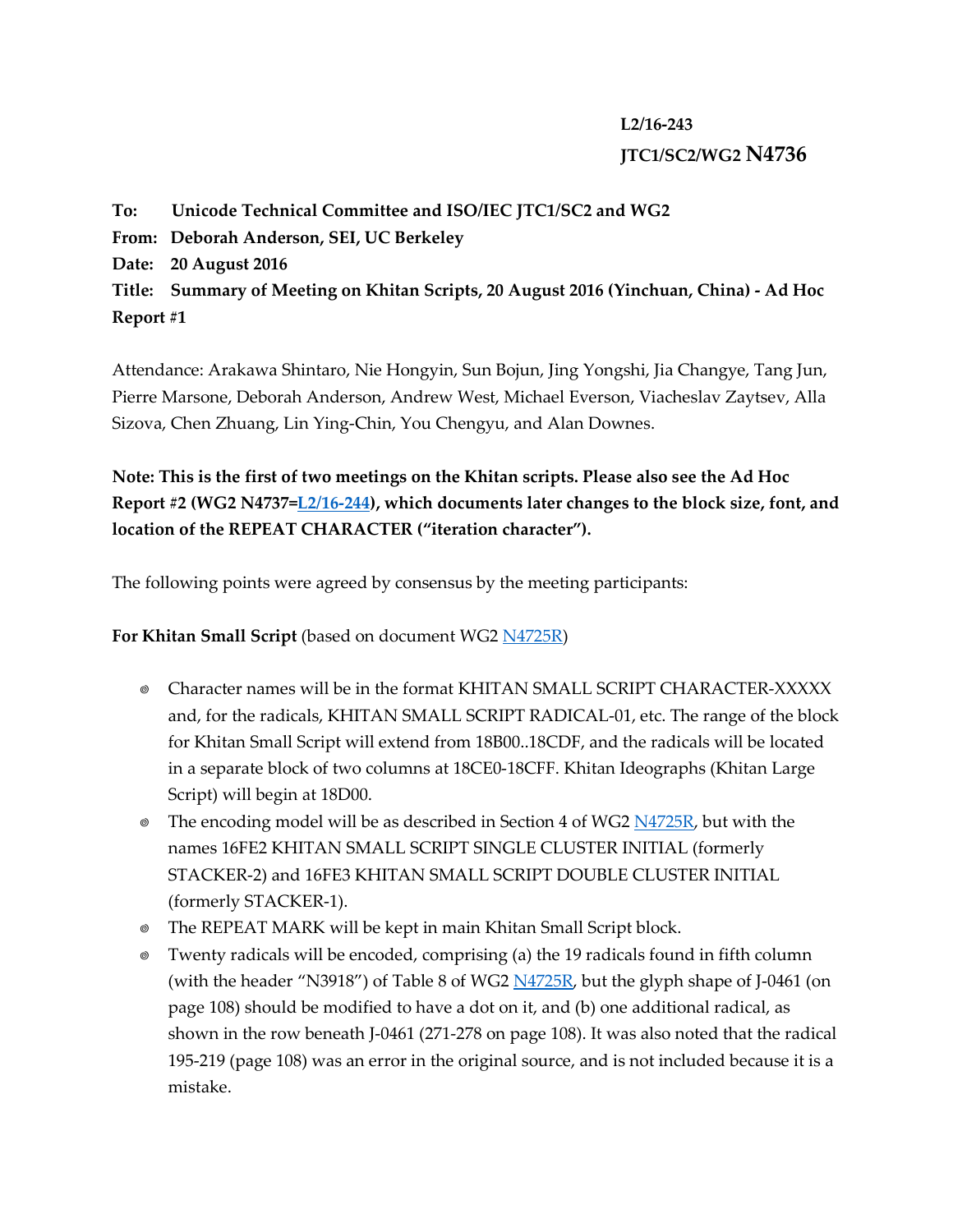- A short document with a table, based on section 6.2 Discussion of Individual KSS Characters (pp. 75-78), will be written by West and Zaytsev, for review by Chinese experts.
- The characters listed in section 6.6 Allographs, Variants and Erroneous Forms (p. 110) will be separately encoded. The encoding of these characters follows principles used for Tangut and other scripts like Anatolian Hieroglyphs and Linear A, which have been encoded on the basis of lexical or catalogue inventories.
- The composite characters 377 and 14, which are discussed in section 6.7, will be separately encoded. Character 349 was also agreed to be separately encoded (pp. 111- 112).
- The dotted and undotted forms, listed in Section 6.8 (pp. 113-115), will be separately encoded.
- The UTC can decide the linebreak properties.
- Jing has supplied his Khitan Small Script fonts to serve as the basis of the code chart and proposal.
- Experts are encouraged to check the repertoire, and verify the order is correct. Feedback should be sent to West by the end of August. Relevant questions for reviewers would be: are any characters missing or do any characters need to be added?
- West and Zaytsev will write a new proposal on encoding of Khitan Small Script, in conjunction with Sun, Jing, Wu and Jiruhe, and it will be forwarded to WG2 and the Unicode Technical Committee.

## **For Khitan Large Script**

- West and Zaytsev will make available a background document on Khitan Large Script in the near future (before the end of 2016).
- Preference will be given to high-quality rubbings of the original texts as the basis of future work.
- West, Zaytsev, Sun, and other experts from China will cooperate on the Khitan Large Script.

## **For Tangut Variants**

- There was agreement in principle to use variation sequences which will be registered in the Ideographic Variation Database.
- West will work with Jing and Jia to produce a list of variation sequences.
- West will gather evidence for 7 character forms currently unified in Unicode, but for which there may be a difference in how they are written. Based on the evidence, West